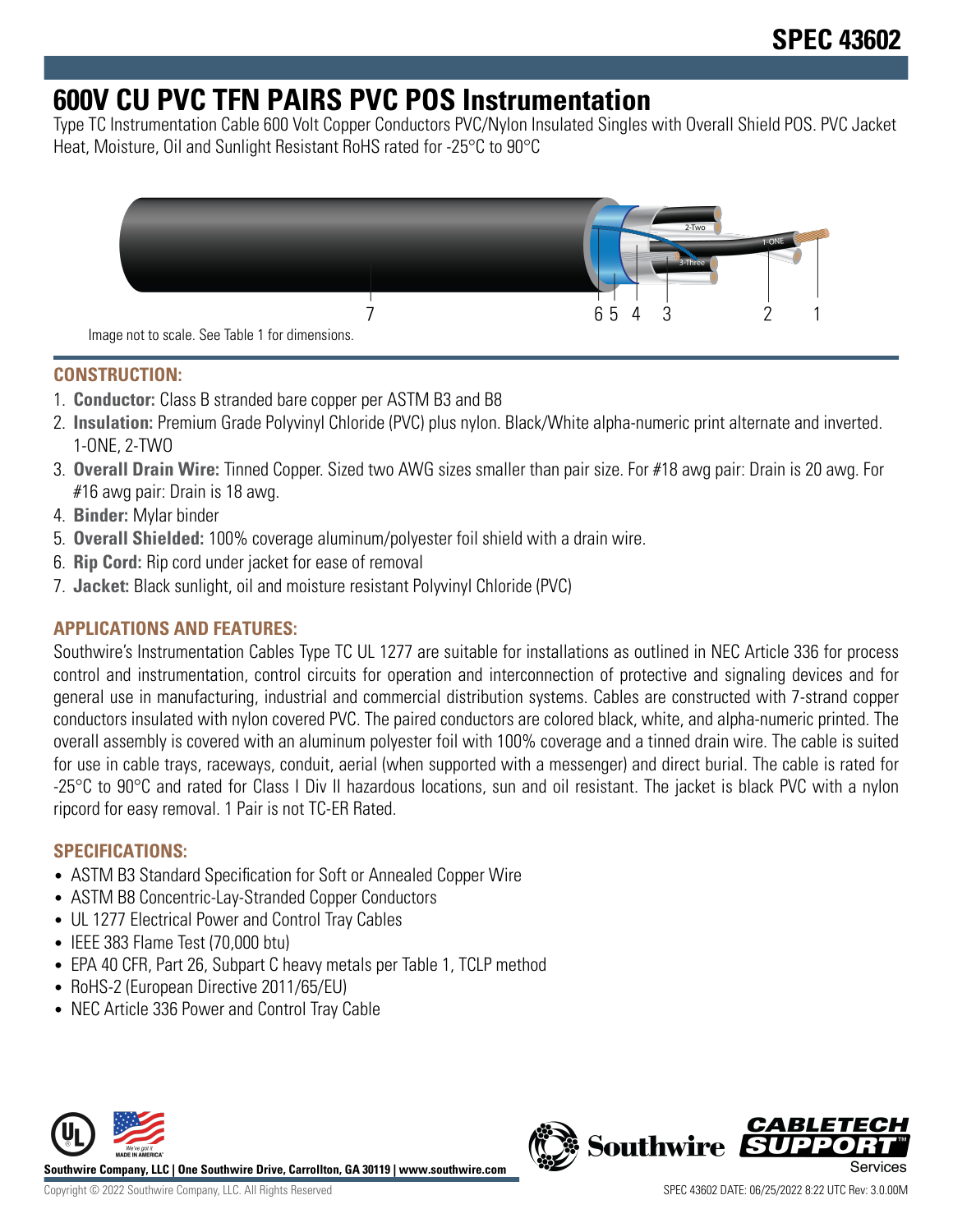#### **SAMPLE PRINT LEGEND:**

SOUTHWIRE{R} XX AWG (0.XXmm2) XX SHIELDED PAIRS PVCN/PVC TYPE TC TFN E75755 MASTER-DESIGN (UL) 600V 90 {D}C DRY OIL RES I SUNLIGHT RESISTANT DIRECT BURIAL -- NOM-ANCE TFN 600V 90{D}C

#### **Table 1 – Weights and Measurements**

| <b>Stock</b><br>Number | Cond. Size    | Number of<br>Pairs | Insul.<br><b>Thickness</b> | Jacket<br><b>Thickness</b> | Approx.<br>ÒD | Approx.<br>Weight | Min Bending<br>Radius | DC Resistance @ 25°<br>C. |
|------------------------|---------------|--------------------|----------------------------|----------------------------|---------------|-------------------|-----------------------|---------------------------|
|                        | AWG/<br>Kcmil | pair               | mil                        | mil                        | inch          | lb/1000ft         | inch                  | $\Omega/1000$ ft          |
| 562951                 | 18            |                    | 15                         | 45                         | 0.274         | 41                | 2.192                 | 6.66                      |
| 775502!                | 18            | $\overline{2}$     | 15                         | 45                         | 0.380         | 78                | 3.0                   | 6.66                      |
| <b>TBA</b>             | 18            | $\mathbf{2}$       | 15                         | 45                         | 0.406         | 80                | 3.248                 | 6.66                      |
| TBA                    | 18            | 4                  | 15                         | 45                         | 0.468         | 107               | 3.744                 | 6.66                      |
| 646338                 | 18            | 8                  | 15                         | 60                         | 0.621         | 198               | 4.968                 | 6.66                      |
| TBA                    | 18            | 12                 | 15                         | 60                         | 0.726         | 277               | 5.808                 | 6.66                      |
| <b>TBA</b>             | 18            | 24                 | 15                         | 80                         | 1.004         | 536               | 8.032                 | 6.66                      |
| TBA                    | 18            | 36                 | 15                         | 80                         | 1.136         | 750               | 9.088                 | 6.66                      |
| 5629540                | 16            |                    | 15                         | 45                         | 0.298         | 50                | 2.384                 | 4.18                      |
| 581376                 | 16            | $\overline{2}$     | 15                         | 45                         | 0.448         | 89                | 3.584                 | 4.18                      |
| <b>TBA</b>             | 16            | 8                  | 15                         | 60                         | 0.688         | 266               | 5.504                 | 4.18                      |
| 581424                 | 16            | 12                 | 15                         | 80                         | 0.852         | 409               | 6.816                 | 4.18                      |
| <b>TBA</b>             | 16            | 16                 | 15                         | 80                         | 0.952         | 518               | 7.616                 | 4.18                      |
| TBA                    | 16            | 24                 | 15                         | 80                         | 1.118         | 728               | 8.944                 | 4.18                      |
| TBA                    | 16            | 36                 | 15                         | 80                         | 1.268         | 1029              | 10.144                | 4.18                      |

All dimensions are nominal and subject to normal manufacturing tolerances

◊ Cable marked with this symbol is a standard stock item

† 1 Pair is not TC-ER Rated.

! Tinned copper phase conductors